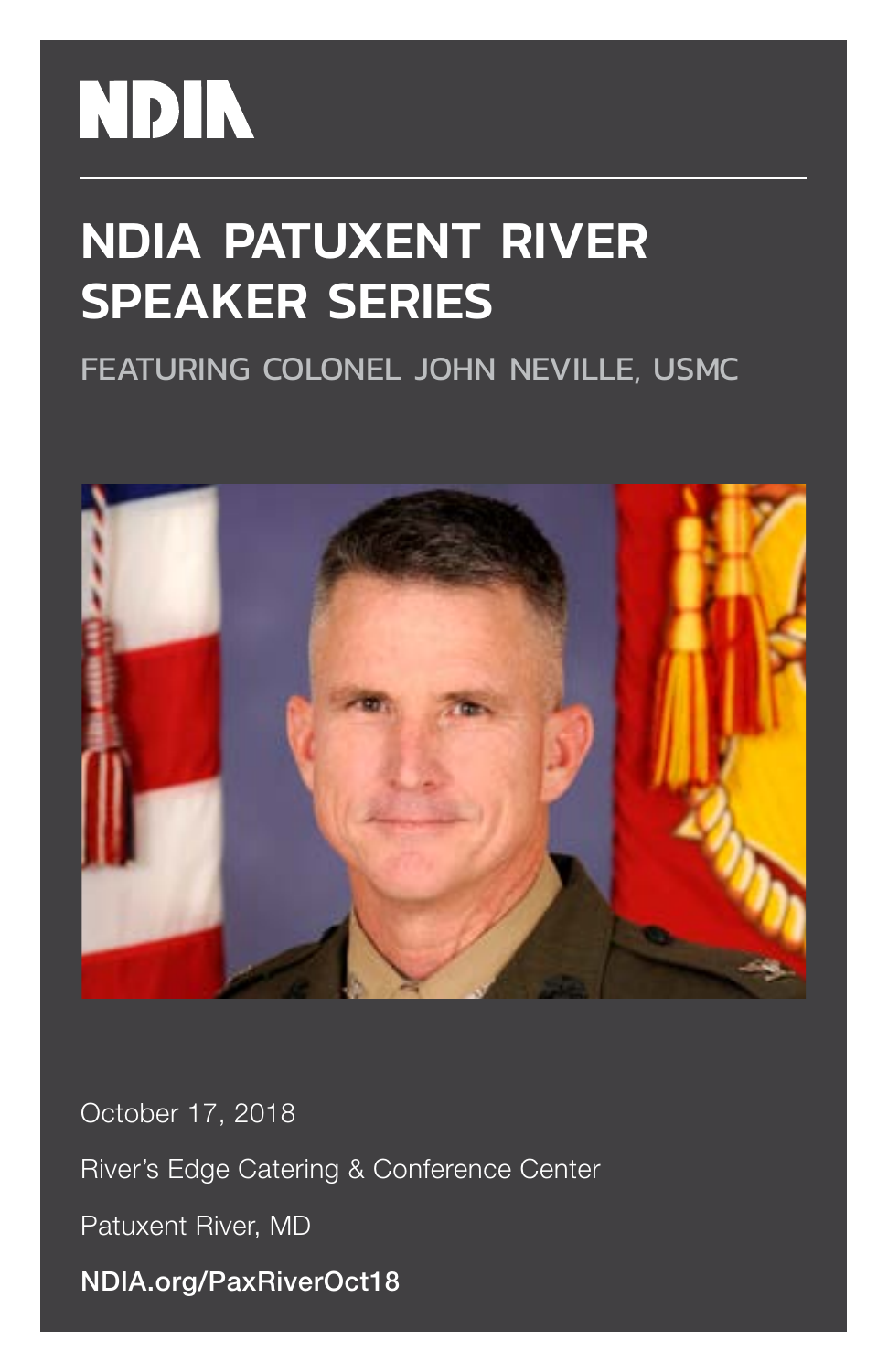### AGENDA

#### WEDNESDAY, OCTOBER 17

11:00 am - 1:00 pm REGISTRATION

BALLROOM 3 FOYER

#### 11:00 - 11:45 am NETWORKING LUNCHEON

#### 11:45 am – 12:00 pm WELCOME REMARKS

LtCol Ken Loy, USMC (Ret) CEO, Hensoldt, Inc. *NDIA Program Chair*

#### 12:00 – 12:30 pm KEYNOTE ADDRESS

Col John Neville, USMC Program Manager, Navy and Marine Corps Small Tactical Unmanned Aircraft Systems Program Office

#### 12:30 – 1:00 pm QUESTIONS & ANSWERS

#### 1:00 pm ADJOURNMENT

The NDIA has a policy of strict compliance with federal and state antitrust laws. The antitrust laws prohibit competitors from engaging in actions that could result in an unreasonable restraint of trade. Consequently, NDIA members must avoid discussing certain topics when they are together at formal association membership, board, committee, and other meetings and in informal contacts with other industry members: prices, fees, rates, profit margins, or other terms or conditions of sale (including allowances, credit terms, and warranties); allocation of markets or customers or division of territories; or refusals to deal with or boycotts of suppliers, customers or other third parties, or topics that may lead participants not to deal with a particular supplier, customer or third party.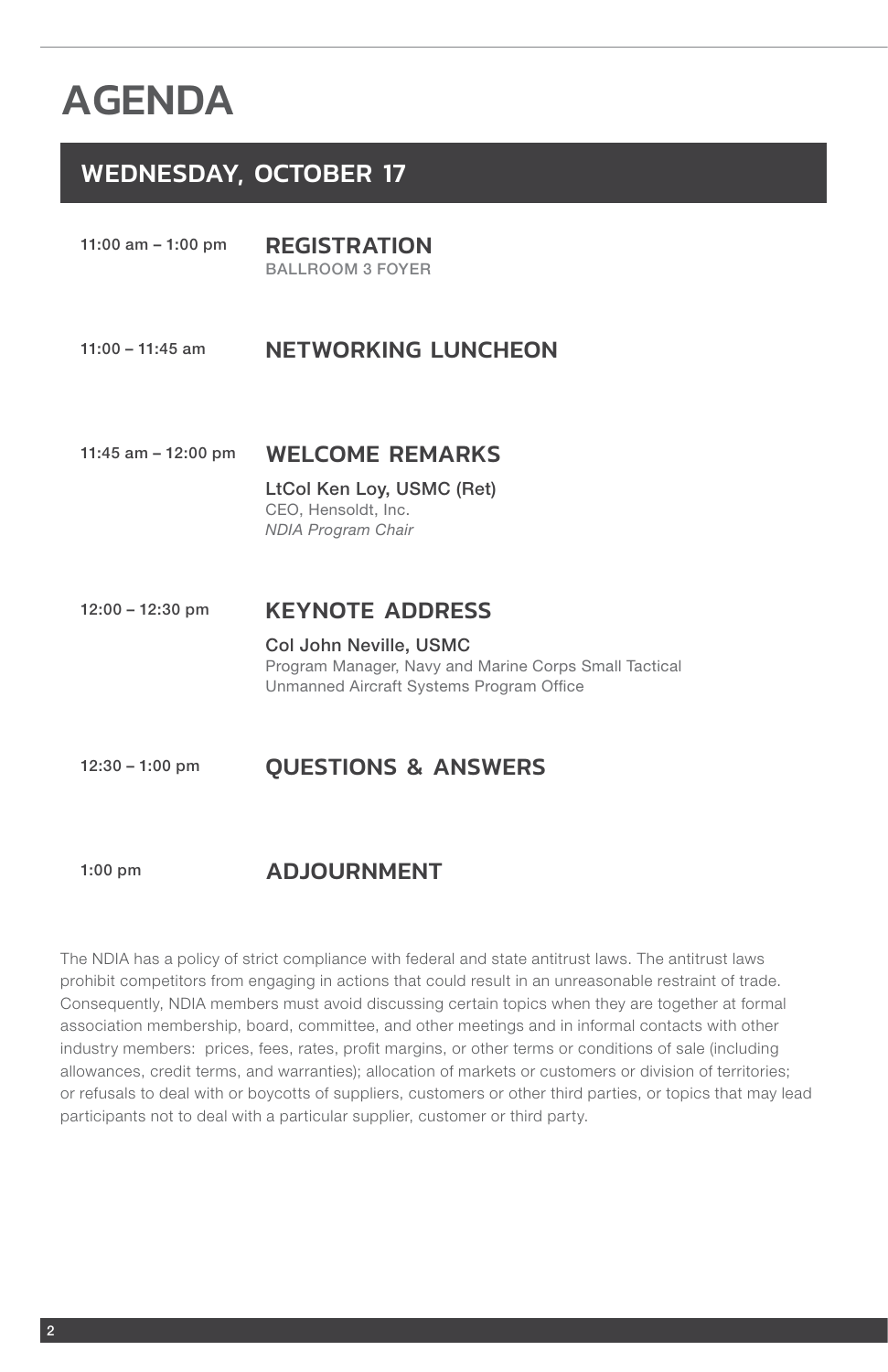

### BIOGRAPHY



#### COLONEL JOHN NEVILLE, USMC

*Program Manager, Navy and Marine Corps Small Tactical Unmanned Aircraft Systems Program Office* United States Marine Corps

Col. John Neville is the program manager for the Navy and Marine Corps Small Tactical Unmanned Aircraft Systems Program Office (PMA-263), headquartered in Naval Air Station Patuxent River, Maryland.

Neville, a native of Pompano Beach, Florida, graduated from the University of Florida in 1991 with a Bachelor's degree in architecture and graduate study in architectural acoustics. He is also a graduate of the U.S. Naval Test Pilot School (USNTPS), Class 127.

Commissioned a Second Lieutenant in the United States Marine Corps in 1993 at Quantico, he started his career as a platoon commander with Third Battalion, First Marines (3/1), specializing in heliborne operations, and deployed with the 13th Marine Expeditionary Unit (MEU) Special Operations Capable (SOC) for Operation United Shield and the United Nations in Somalia II withdrawal of forces. Subsequent infantry assignments included Combined Anti-Armor Team platoon commander and executive officer for Weapons Company, 3/1, during which he was selected for naval aviation training through the Aviator Fleet Accession Program.

Upon completion of flight training, he served as an AH-1W SuperCobra pilot with Marine Light Attack Helicopter Squadron (HML/A) 169 from 1996-2002. He deployed as part of the 31st MEU(SOC) participating in Operation Restore Hope followed by subsequent deployments to Okinawa and Guam. From 2002-2004, he served as an AH-1W flight instructor and Aircraft Maintenance Officer with HMLA/T-303, during which he was selected for test pilot training at USNTPS.

Graduating from USNTPS in June 2005, Neville was assigned to Air Test and Evaluation Squadron (HX) 21 as a test pilot for the H-1 Upgrades Program, then later served as the operations officer and executive officer from 2006-2009. During this tour, he was selected for Marine Corps Acquisition Professional Military Occupational Specialty.

His acquisition tours include: deputy program manager for RQ-21A Blackjack at Navy and Marine Corps Small Tactical Unmanned Aircraft Systems Program Office (PMA-263); chief test pilot and commanding officer of HX-21; H-1 Air Vehicle lead for PMA-276; and CH-53K deputy program manager for PMA-261.

Neville has accrued over 2,500 operational and test flight hours in 25 different type/model/series fixed-wing and rotary-wing aircraft. His personal decorations include Meritorious Service Medals, the Navy and Marine Corps Achievement Medal, Combat Action Ribbon, and various campaign and service awards.